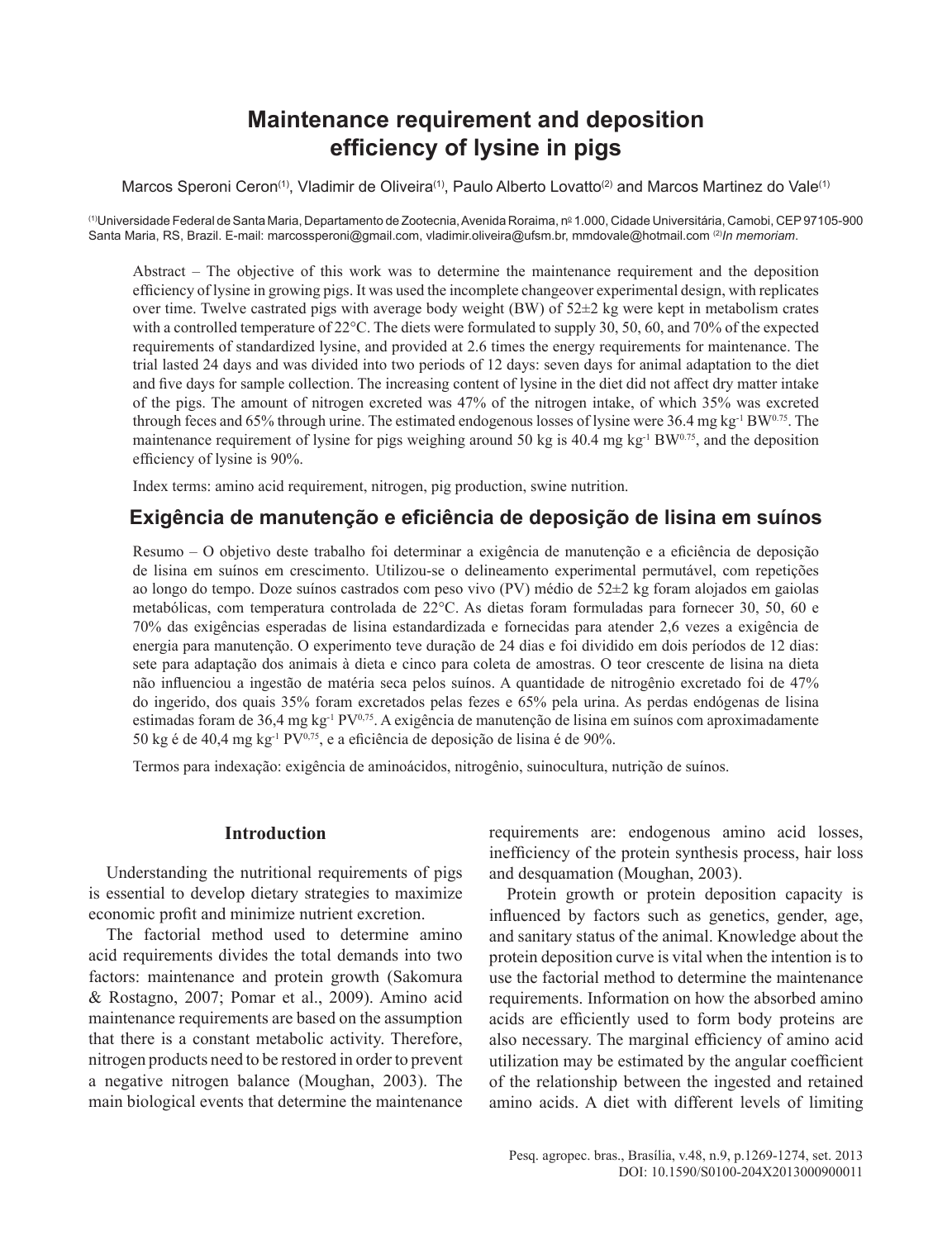amino acids must be provided, which, in turn, must be below the requirement for maximum deposition and the only limiting factor for protein deposition.

The appropriate estimate of the efficiency of amino acid utilization is essential for the prediction of body protein deposition by mechanistic models of growth simulation (Wecke, 2010). The values of lysine deposition efficiency found by Libao‑Mercado et al. (2006) and Heger et al. (2008) show significant variations, possibly due to the methodological differences between the experiments and the premises assumed in the calculations.

Several studies were conducted to determine total requirements (maintenance and deposition) of lysine for growing pigs (Heger et al., 2008; Van Milgen et al., 2008; Ringel & Susenbeth, 2009). However, in Brazil, there are few studies on the maintenance requirements and efficiency of lysine for protein deposition, obtained separately.

The objective of this work was to determine the maintenance requirements and deposition efficiency of lysine in growing pigs.

## **Materials and Methods**

The experimental protocol was reviewed and approved by Ethics Committee on Animal Experimentation from Universidade Federal de Santa Maria (opinion 005/2012), state of Rio Grande do Sul, Brazil.

The experiment was carried out with 12 castrated pigs, in the growing phase, with an average body weight (BW) of 52±2 kg. The animals were kept in metabolism crates with a controlled temperature of 22°C. The trial lasted 24 days and was divided into two periods: seven days for experimental diet adjustment and five days for sample collection.

The animals were distributed in a changeover design (Gill & Magee, 1976) in four experimental diets, totaling six replicates per treatment, and the animal was considered as the experimental unit.

The experimental diets were prepared following the concept of ideal protein in order to meet the 30, 50, 60, and 70% of the recommended lysine nutritional requirements (National Research Council, 1998). The remaining amino acids were added to the diets to obtain the proportion of, at least, 15% more in relation to their total requirements (Van Milgen et al., 2008). The calculated and centesimal composition of the experimental diet are shown in Table 1.

The feed was provided at 2.6 times the metabolizable energy requirements for maintenance  $(250 \text{ kcal kg}^{-1})$ BW<sup>0.60</sup>), considering an adjustment on daily feed intake to achieve estimated daily average gain of 0.8 kg. This high-energy consumption by the animals ensured that protein deposition was not affected by the concentration of energy in the diet (Moehn et al., 2013). The feed was distributed in four daily meals at 8:00, 11:00, 13:00, and 18:00 h. The animals had free access to water.

In the experiment, the method of total collection of feces was used. The beginning and end of the collection

**Table 1.** Calculated and centesimal composition of diets of pigs fed with increasing levels of lysine.

| Ingredients                   | Level of lysine (% of requirement)                                |          |                             |           |  |  |  |  |
|-------------------------------|-------------------------------------------------------------------|----------|-----------------------------|-----------|--|--|--|--|
|                               | 30                                                                | 50       |                             | 70        |  |  |  |  |
| Corn                          | 15.60                                                             | 21.84    | 27.77                       | 33.85     |  |  |  |  |
| Soybean meal                  | 10.40                                                             | 14.56    | 18.51                       | 22.57     |  |  |  |  |
| Starch                        | 59.90                                                             | 48.96    | 38.55                       | 27.85     |  |  |  |  |
| Sugar                         | 10.00                                                             | 10.00    | 10.00                       | 10.00     |  |  |  |  |
| Soybean oil                   | 1.00                                                              | 1.50     | 2.00                        | 2.50      |  |  |  |  |
| DL-methionine                 | 0.050                                                             | 0.070    | 0.090                       | 0.115     |  |  |  |  |
| L-threonine                   | 0.035                                                             | 0.045    | 0.055                       | 0.080     |  |  |  |  |
| L-tryptophan                  | 0.015                                                             | 0.020    | 0.025                       | 0.035     |  |  |  |  |
| Bicalcic phosphate            | 1.5                                                               | 1.5      | 1.5                         | 1.5       |  |  |  |  |
| Limestone                     | 0.9                                                               | 0.9      | 0.9                         | 0.9       |  |  |  |  |
| Salt                          | 0.4                                                               | 0.4      | 0.4                         | 0.4       |  |  |  |  |
| Vitaminic and mineral         |                                                                   |          |                             |           |  |  |  |  |
| premix                        | 0.2                                                               | 0.2      | 0.2                         | 0.2       |  |  |  |  |
| Total                         | 100.00                                                            | 100.00   | 100.00                      | 100.00    |  |  |  |  |
|                               | Nutritional values calculated                                     |          |                             |           |  |  |  |  |
| Crude protein $(\% )$         | 6.50                                                              | 8.80     | 11.00                       | 13.30     |  |  |  |  |
| $ME$ (kcal kg <sup>-1</sup> ) | 3432                                                              | 3424     | 3418                        | 3412      |  |  |  |  |
| Lysine $(\frac{9}{0})^{(1)}$  | $0.29^{(2)}$ $(100)^{(3)}$ 0.41 $(100)$ 0.52 $(100)$ 0.63 $(100)$ |          |                             |           |  |  |  |  |
| Threonine $(\% )$             | 0.23(79)                                                          | 0.32(78) | 0.41(79)                    | 0.51(81)  |  |  |  |  |
| Methionine (%)                | 0.13(45)                                                          | 0.19(46) | 0.24(46)                    | 0.30(48)  |  |  |  |  |
| Methionine+cysteine (%)       | 0.22(76)                                                          | 0.31(76) | 0.40(77)                    | 0.49(78)  |  |  |  |  |
| Tryptophan $(\%)$             | 0.08(28)                                                          | 0.10(24) | 0.13(25)                    | 0.17(27)  |  |  |  |  |
| Isoleucine (%)                | 0.24(83)                                                          | 0.33(80) | 0.42(81)                    | 0.51(81)  |  |  |  |  |
| Valine $(\% )$                | 0.26(90)                                                          | 0.36(88) | 0.45(87)                    | 0.55(87)  |  |  |  |  |
| Leucine (%)                   | 0.46(159)                                                         |          | 0.64(156)0.81(156)          | 0.99(157) |  |  |  |  |
| Phenylalanine $(\% )$         | 0.27(93)                                                          | 0.38(93) | 0.49(94)                    | 0.59(94)  |  |  |  |  |
| Phenylalanine+tyrosine (%)    | 0.46(159)                                                         |          | 0.65(159)0.83(160)          | 1.01(160) |  |  |  |  |
| Histidine (%)                 | 0.15(52)                                                          | 0.21(51) | 0.26(50)                    | 0.32(51)  |  |  |  |  |
| Arginine $(\% )$              | 0.38(131)                                                         |          | 0.54(132)0.68(131)0.83(132) |           |  |  |  |  |

 $(1)$ Values expressed as standardized digestible amino acids.  $(2)$ Values obtai– ned by multiplying the coefficient of standardized digestibility (Sauvant et al., 2004) of the analyzed amino acids in corn and soybean meal. (3)Values in parentheses represent the relation between lysine and the other amino acids of the experiment. ME, metabolizable energy.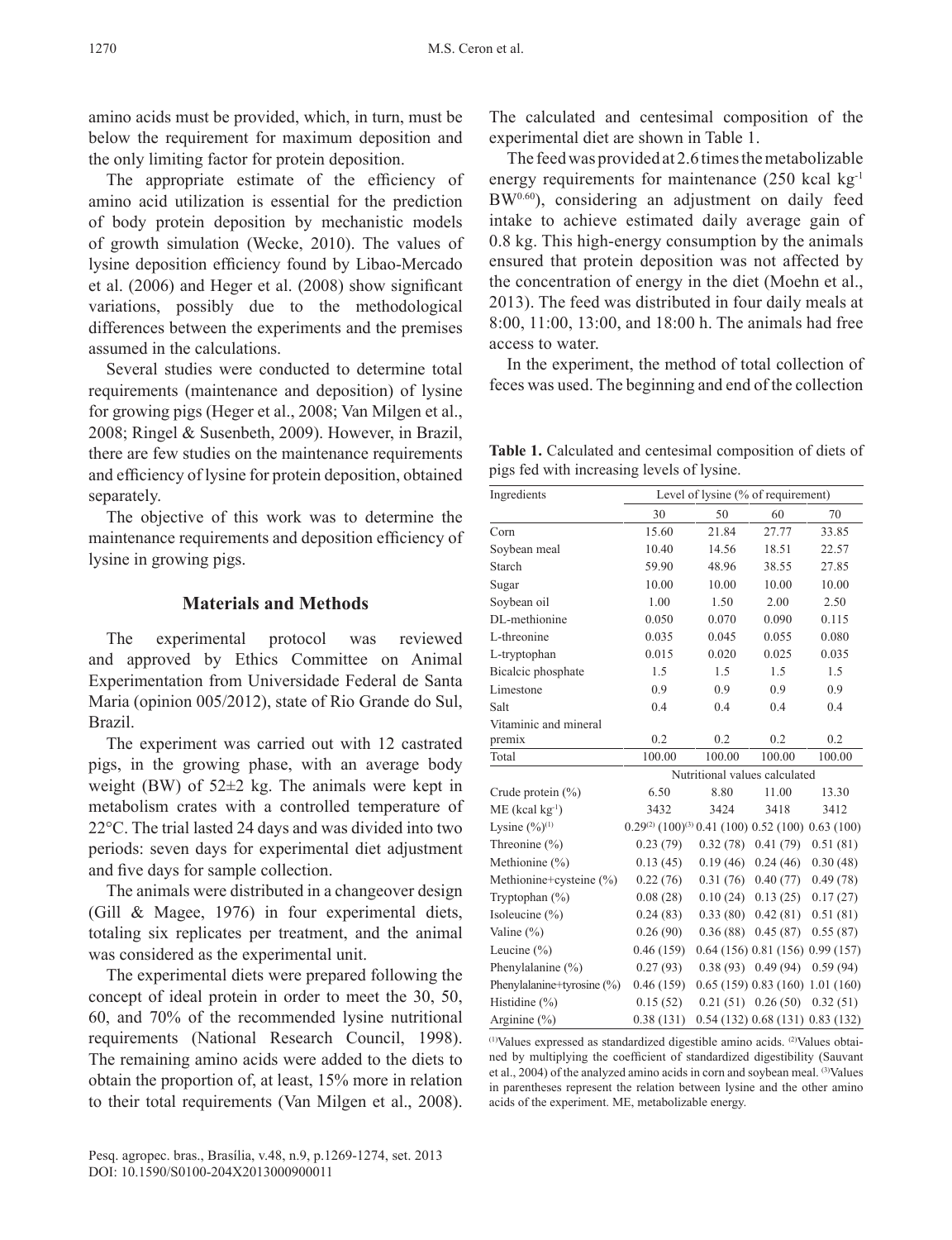was determined by the appearance of marked feces (by adding  $2\%$  of Fe<sub>2</sub>O<sub>3</sub> to the diets). The animal's feces were collected twice a day, packed into plastic bags, and kept in a freezer at ‑10°C. The urine excreted from the animals was drained into plastic containers, which contained 15 mL of  $H_2SO_4$  and 15 mL of distilled water to prevent bacterial contamination and nitrogen volatilization.

The amino acid content of the corn and soybean meal used in the preparation of the diet was determined by acidic hydrolysis. The coefficients of ideal and standardized digestibility of soybean meal (90%) and corn (80%) were obtained from Sauvant et al. (2004) and implemented in the analyzed contents of lysine, in these ingredients. The partially dried matter of the ingredients, rations, and feces were determined in a forced air oven, at 60°C, until reaching constant weight. Subsequently, these partially dried samples were placed in a forced air oven, at 105°C, for 24 hours, to determine dry matter. The nitrogen of ingredients, rations, feces, and urine was determined according to Cuniff (1995).

The retained nitrogen was obtained by the difference between the ingested nitrogen and the total nitrogen eliminated through feces and urine (nitrogen balance). The protein deposition was determined by multiplying the retained nitrogen by 0.0625, assuming that nitrogen constitutes 6.25% of the retained proteins (National Research Council, 1998). The amount of retained lysine was calculated by the difference between the ingested and deposited lysine, assuming that it constitutes 7.08% of body protein (Möhn et al., 2000). The maintenance requirement of lysine was obtained in the intersection point between the regression line and the abscissa axis, in which the Y and X axis represent the retained and ingested lysine, respectively.

The deposition efficiency of lysine was determined by the angular coefficient of the line originated by the regression of amino acid retention and intake (Libao‑Mercado et al., 2006). The coefficient is the slope of the amino acid deposition efficiency, which is the proportion of ingested amino acid that was deposited in the animal body (Sakomura & Rostagno, 2007).

The obtained data were subjected to analysis of variance, and the animal's effect, time, and treatment were used in the model. Subsequently, the linear

regression procedure was performed by the Minitab program (McKenzie & Goldman, 2010).

#### **Results and Discussion**

During the experimental period, the animals showed good health conditions and consumed all the provided feed.

The increasing levels of standardized ileal digestible lysine (SID lysine) did not affect dry matter intake, which was, on average,  $97$  g kg<sup>-1</sup> BW<sup>0.75</sup> (Table 2). Increasing contents of SID lysine had a linear effect on nitrogen intake. However, the relation between SID lysine and nitrogen intake remained constant between the treatments  $(0.31 \text{ g kg}^{-1} \text{BW}^{0.75})$ , indicating that the relationship between essential and nonessential aminoacids (EAA:NEAA) in the diets was similar. These results are important because the ratio EAA:NEAA influences the efficiency of nitrogen intake utilization (Heger et al., 2008a).

The amount of nitrogen excreted represented, on average, 47% of nitrogen intake, of which 35% was excreted in feces and 65% in urine (Table 2). These results differ from those obtained by Heger et al. (2008b), who found that only 16% of nitrogen intake was excreted. However, the proportions in feces and urine were similar to those obtained in the present study: 34 and 66% in feces and urine, respectively. These differences may be explained

**Table 2.** Dry matter (DM) intake  $(g \text{ kg}^{-1} BW^{0.75})$ , metabolizable energy (ME) intake (kcal kg $^{-1}$  BW $^{0.75}$ ), and nitrogen balance (g  $kg^{-1}BW^{0.75}$ ) of pigs fed diets with increasing levels of lysine (values expressed per day).

| Parameter           | Levels of lysine (% of requirement) Standard Probabi- |       |       |       |       |                     |
|---------------------|-------------------------------------------------------|-------|-------|-------|-------|---------------------|
|                     | 30                                                    | 50    | 60    | 70    | error | litv <sup>(1)</sup> |
| <b>Observations</b> | 6                                                     | 6     | 6     | 6     |       | -                   |
| Average weight (kg) | 51.16                                                 | 51.85 | 52.00 | 52.56 | 0.40  | ns                  |
| ME intake           | 376.2                                                 | 374.5 | 372.9 | 370.9 | 1.11  | ns                  |
| DM intake           | 97.24                                                 | 97.21 | 96.81 | 96.75 | 0.29  | ns                  |
| Nitrogen ingested   | 1.01                                                  | 1.37  | 1.71  | 2.06  | 0.01  | 0.01                |
| Fecal nitrogen      | 0.18                                                  | 0.24  | 0.25  | 0.30  | 0.03  | ns.                 |
| Urinary nitrogen    | 0.35                                                  | 0.39  | 0.50  | 0.60  | 0.04  | 0.01                |
| Nitrogen excreted   | 0.53                                                  | 0.63  | 0.75  | 0.90  | 0.03  | 0.03                |
| Nitrogen absorbed   | 0.83                                                  | 1.13  | 1.47  | 1.76  | 0.03  | 0.00                |
| Nitrogen retained   | 0.48                                                  | 0.74  | 0.96  | 1.16  | 0.03  | 0.00                |
| Protein deposition  | 3.02                                                  | 4.65  | 6.03  | 7.27  | 0.22  | 0.00                |

(1)Adjusted treatment effects. nsNonsignificant.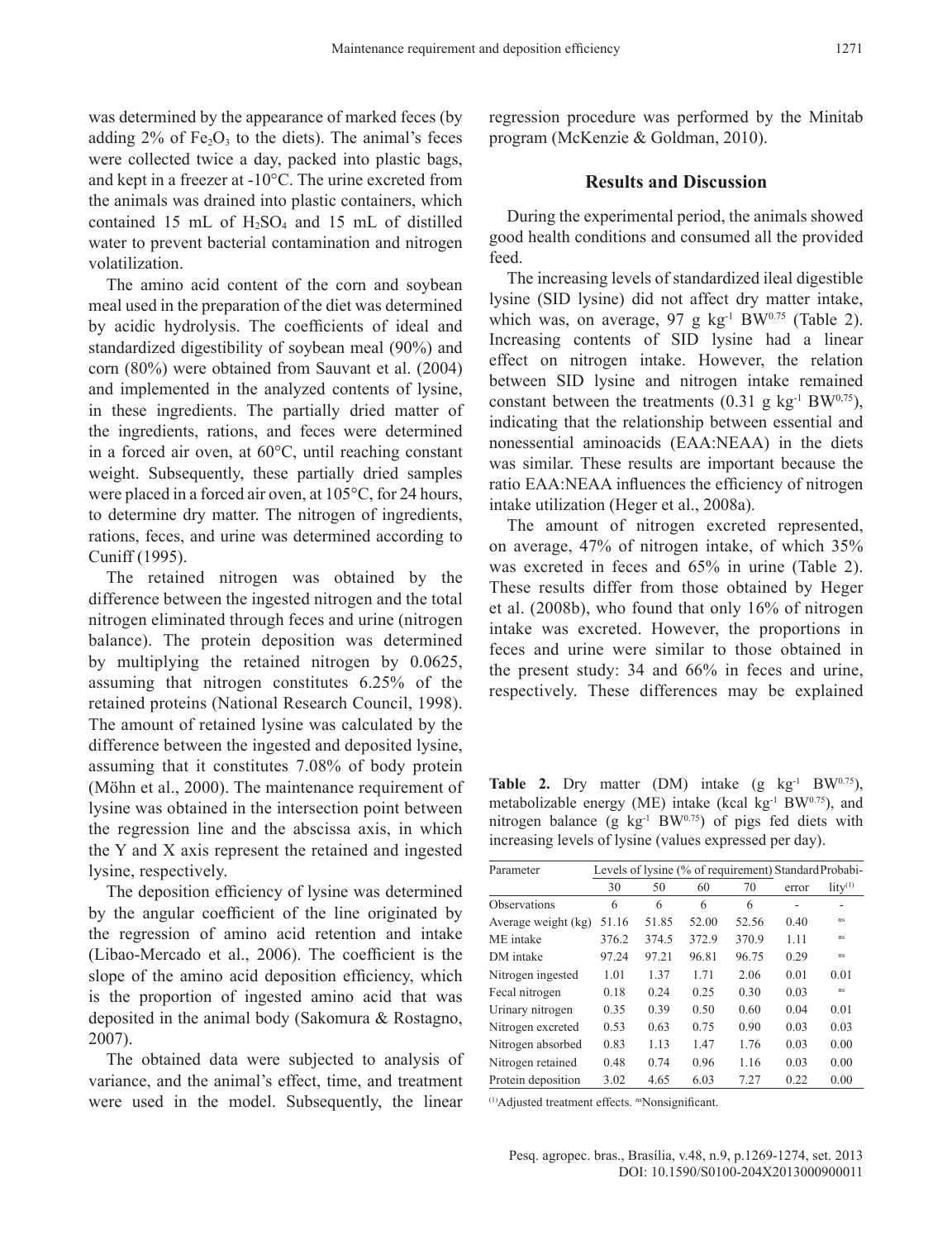by the experimental diets used. In the present study, most of the nitrogen intake was derived from corn and soybean meal. However, Heger et al. (2008b) used purified diets, in which the whole nitrogen was in the form of synthetic amino acids, considered 100% digestible. The use of purified diets also reduces endogenous losses, decreasing nitrogen loss in animals (Stein et al., 2007).

The linear effect of lysine intake on nitrogen retention shows that the efficiency of amino acid utilization for protein deposition was constant within the evaluated limits. Heger et al. (2008b) observed linear efficiency when lysine supplied 98% of the requirements for maximum protein deposition. In this experiment, the diet with a higher amount of lysine provided 70% of the calculated requirements for SID lysine, in order to ensure that the efficiency could be calculated within the limits in which the response was linear.

The relationship between retained lysine utilization and ingested SID lysine (Figure 1) was described by the equation:  $y = -0.0364 + 0.900x$ , g kg<sup>-1</sup> BW<sup>0.75</sup> per day  $(R<sup>2</sup> = 0.97)$ , indicating that the daily basal endogenous losses of lysine totaled  $36.4$  mg kg<sup>-1</sup> BW<sup>0.75</sup>. These results show the need for daily intake of 40.4 mg  $kg^{-1}$ BW<sup>0,75</sup> of SID lysine to reach lysine balance, and they represent the estimated maintenance requirement of lysine. This result is similar to that reported by Roth et al. (2003), of 38 mg  $kg<sup>-1</sup> BW<sup>0.75</sup>$ . However, Riegel & Susenbeth (2009) obtained an estimate



**Figure 1.** Retention of lysine (y) as a function of the standardized ileal digestible lysine intake (x) in pigs fed with increasing levels of the amino acid.

Pesq. agropec. bras., Brasília, v.48, n.9, p.1269-1274, set. 2013 [DOI: 10.1590/S0100-204X2013000900011](http://dx.doi.org/10.1590/S0100-204X2013000900011)

60% higher than the one found in the present study  $(65 \text{ mg kg}^{-1} \text{BW}^{0.75}).$ 

The maintenance requirement of amino acids is mainly determined by basal endogenous losses, protein turnover, hair loss and desquamation (Moughan, 2008). Applying the estimates proposed by Noblet et al. (2002) and Moughan (2008) for these components, the maintenance requirement of the calculated SID lysine would be 56.8 mg kg<sup>-1</sup> BW<sup>0.75</sup>, which is 41% greater than the one estimated in the present study. In relation to lysine, basal endogenous losses, protein turnover, hair loss and desquamation contributed with 54, 38, and 8% of the maintenance requirements for pig weighing around 50 kg, respectively.

The angular coefficient of the line between the retention of lysine and standardized lysine intake indicates that the marginal deposition efficiency is 90% (Figure 1). This means that 10% of the absorbed lysine was lost during metabolic processes. A high efficiency of lysine utilization was also found by other authors: 89% by Libao‑Mercado et al. (2006) and 91% by Heger et al. (2008b).

The high efficiency of lysine utilization might be associated with its lower turnover rate compared to other amino acid like methionine (Fatufe et al., 2004). The proportion of lysine provided in relation to the requirements for maximizing protein accretion could also determine its efficiency. Furthermore, lysine is retained with greater efficiency (95% vs. 15%) when the proportion of intake represents 40 or 100% of the requirements calculated, respectively (Heger et al., 2008b).

The lysine synthesized by the microorganisms found in the gastrointestinal tract may contribute more significantly when the consumption is lower than the demand, resulting in an increase of utilization efficiency (Torrallardona et al., 2003). In the present study, the maximum level of supplied lysine accounted for approximately 70% of the calculated requirements for maximum protein retention. In these cases, the assumption of the constant efficiency of amino acid retention, normally considered in pig growth simulation models, will become invalid. Moreover, when including experimental levels just below the predicted requirements of the amino acid under study, the efficiency of utilization may be overestimated, reducing its practical applicability.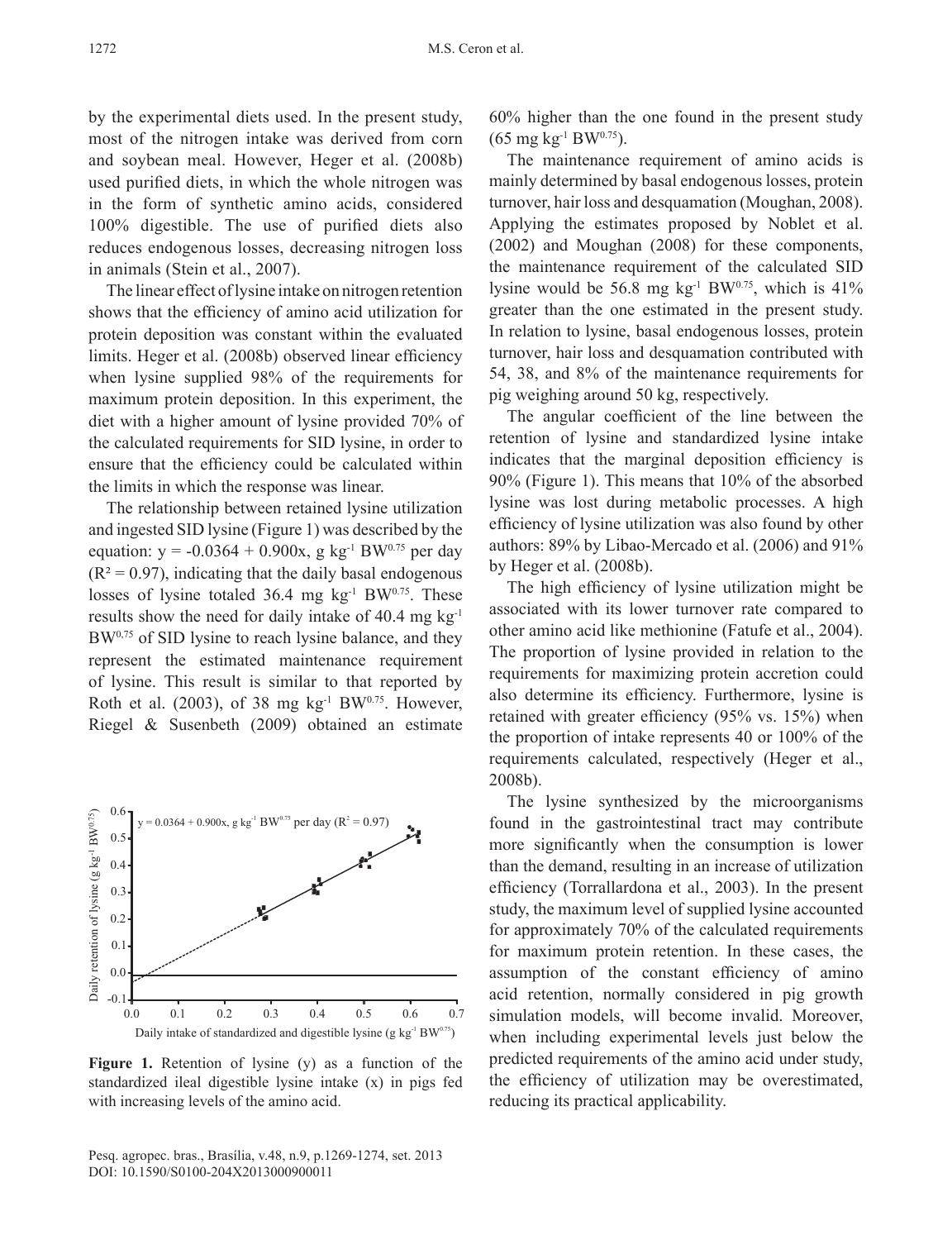It is noteworthy that the estimates of the marginal efficiency of lysine retention recommended in simulation models of growth or nutritional requirements are inferior to those obtained in the present study, i.e., 72% (Van Milgen et al., 2008) and 75% (National Research Council, 2012). Several factors might contribute to the differences between these data and the ones found in the present work. Among them are the methodology used (N balance vs. comparative slaughter), lysine digestibility, lysine ratio in the body protein, and the lysine contents of the experimental diet.

#### **Conclusion**

The endogenous losses of lysine for pigs weighing, approximately, 50 kg is  $36.4$  mg kg<sup>-1</sup> BW $^{0.75}$ , and these losses generate a maintenance requirement of 40.4 mg kg $^{-1}$  BW $^{0.75}$  and a lysine deposition efficiency of 90%.

#### **Acknowledgments**

To Conselho Nacional de Desenvolvimento Científico e Tecnológico (CNPq), for financial support.

### **References**

CUNIFF, P. (Ed.). **Official methods of analysis of AOAC International**. 16<sup>th</sup> ed. Gaithersburg: AOAC International, 1995. 1141p.

FATUFE, A.A.; TIMMLER, R.; RODEHUTSCORD, M. Response to lysine intake in composition of body weight gain and efficiency of lysine utilization of growing male chickens from two genotypes. **Poultry Science**, v.83, p.1314‑1324, 2004.

GILL, J.L.; MAGEE, W.T. Balanced two-period changeover designs for several treatments. **Journal of Animal Science**, v.42, p.775‑777, 1976.

HEGER, J.; KRÍZOVÁ, L.; SUSTALA, M.; NITRAYOVÁ, S.; PATRÁS, P.; HAMPEL, D. Individual response of growing pigs to sulphur amino acid intake. **Journal of Animal Physiology and Animal Nutrition**, v.92, p.18‑28, 2008a.

HEGER, J.; PATRÁS, P.; NITRAYOVÁ, S.; KARCOL, J.; DOLESOVÁ, P. Lysine maintenance requirement and efficiency of its utilisation in young pigs as estimated by comparative slaughter technique. **Archives of Animal Nutrition**, v.62, p.182‑192, 2008b. [DOI: 10.1080/17450390802027510.](http://dx.doi.org/10.1080/17450390802027510) 

LIBAO‑MERCADO, A.J.; LEESON, S.; MARTY, B.J.; LANGE, C.F.M. Efficiency of utilizing ileal digestible lysine and threonine for whole body protein deposition in growing pigs is reduced when dietary casein is replaced by wheat shorts. **Journal of Animal**  Science, v.84, p.1362-1374, 2006.

MCKENZIE, J.; GOLDMAN, R.N. **The student edition of minitab for windows manual**. Belmont: Addison Wesley Longman, 2010. 3008p.

MOEHN, S.; LEVESQUE, C.L.; BALL, R.O. Protein intake but not feed intake affects dietary energy for finishing pigs. **Journal of Animal Physiology and Animal Nutrition**, v.97, p.197‑204, 2013. [DOI: 10.1111/j.1439‑0396.2011.01262.x.](http://dx.doi.org/10.1111/j.1439-0396.2011.01262.x)

MÖHN, S.; GILLIS, A.M.; MOUGHAN, P.J.; LANGE, C.F.M. Influence of dietary lysine and energy intakes on body protein deposition and lysine utilization in the growing pig. **Journal of Animal Science**, v.78, p.1510‑1519, 2000.

MOUGHAN, P.J. Efficiency of amino acid utilization in simple-stomached animals and humans – a modeling approach. In: FRANCE, J.; KEBREAB, E. (Ed.). **Mathematical modelling in animal nutrition**. Palmerston North: Massey University; London: British Library, 2008. p.241‑253. [DOI:](http://dx.doi.org/10.1079/9781845933548.0241
)  [10.1079/9781845933548.0241.](http://dx.doi.org/10.1079/9781845933548.0241
)

MOUGHAN, P.J. Simulating the partitioning of dietary amino acids: new directions. **Journal of Animal Science**, v.81, p.60‑67, 2003.

NOBLET, J.; SÈVE, B.; JONDREVILLE, C. Valeurs nutritives pour les porcs. In: SAUVANT, D.; PEREZ, D.; TRAN, J.M.G. (Ed.). **Tables de composition et de valeur nutritive des matières premières destinées aux animaux d'élevage**: porcs, volailles, bovins, ovins, caprins, lapins, chevaux, poissons. Versailles: INRA, 2002. p.25‑35.

NATIONAL RESEARCH COUNCIL. **Nutrient requirements of**  swine. 10<sup>th</sup> rev. ed. Washington: NRC, 1998. 189p.

NATIONAL RESEARCH COUNCIL. **Nutrient requirements of**  swine. 11<sup>th</sup> rev. ed. Washington: NRC, 2012. 400p.

POMAR, C.; HAUSCHILD, L.; ZHANG, G.-H.; POMAR, J.; LOVATTO, P.A. Applying precision feeding techniques in growing‑finishing pig operations. **Revista Brasileira de Zootecnia**, v.38, p.226‑237, 2009. [DOI: 10.1590/S1516‑35982009001300023.](http://dx.doi.org/10.1590/S1516-35982009001300023) 

RINGEL, J.; SUSENBETH, A. Lysine requirement for maintenance in growing pigs. **Livestock Science**, v.120, p.144‑150, 2009. [DOI:](http://dx.doi.org/10.1016/j.livsci.2008.05.005)  [10.1016/j.livsci.2008.05.005.](http://dx.doi.org/10.1016/j.livsci.2008.05.005)

ROTH, F.X.; JAHN, B.M.; SCHÖNBERGER, W. Essential amino acid requirements for maintenance in adult sows. In: SOUFFRANT, W.B.; METGES, C.C. (Ed). **Progress in research on energy and protein metabolism**. Wageningen: Wageningen Academic Publishers, 2003. 717‑720.

SAKOMURA, N.K.; ROSTAGNO, H.S. **Métodos de pesquisa em nutrição de monogástricos**. Jaboticabal: Funep, 2007. 238p.

SAUVANT, D.; PEREZ, J.M.; TRAN, G. **Tables of composition and nutritional value of feed materials**: pigs, poultry, cattle, sheep, goats, rabbits, horses, fish. Paris: INRA, 2004. 304p. [DOI:](http://dx.doi.org/10.3920/978-90-8686-668-7)  [10.3920/978‑90‑8686‑668‑7.](http://dx.doi.org/10.3920/978-90-8686-668-7)

STEIN, H.H.; SÈVE, B.; FULLER, M.F.; MOUGHAN, P.J.; DE LANGE, C.F.M. Invited review: amino acid bioavailability and digestibility in pig feed ingredients: terminology and application. **Journal of Animal Science**, v.85, p.172‑180, 2007. [DOI: 10.2527/](http://dx.doi.org/10.2527/jas.2005-742) [jas.2005‑742.](http://dx.doi.org/10.2527/jas.2005-742)